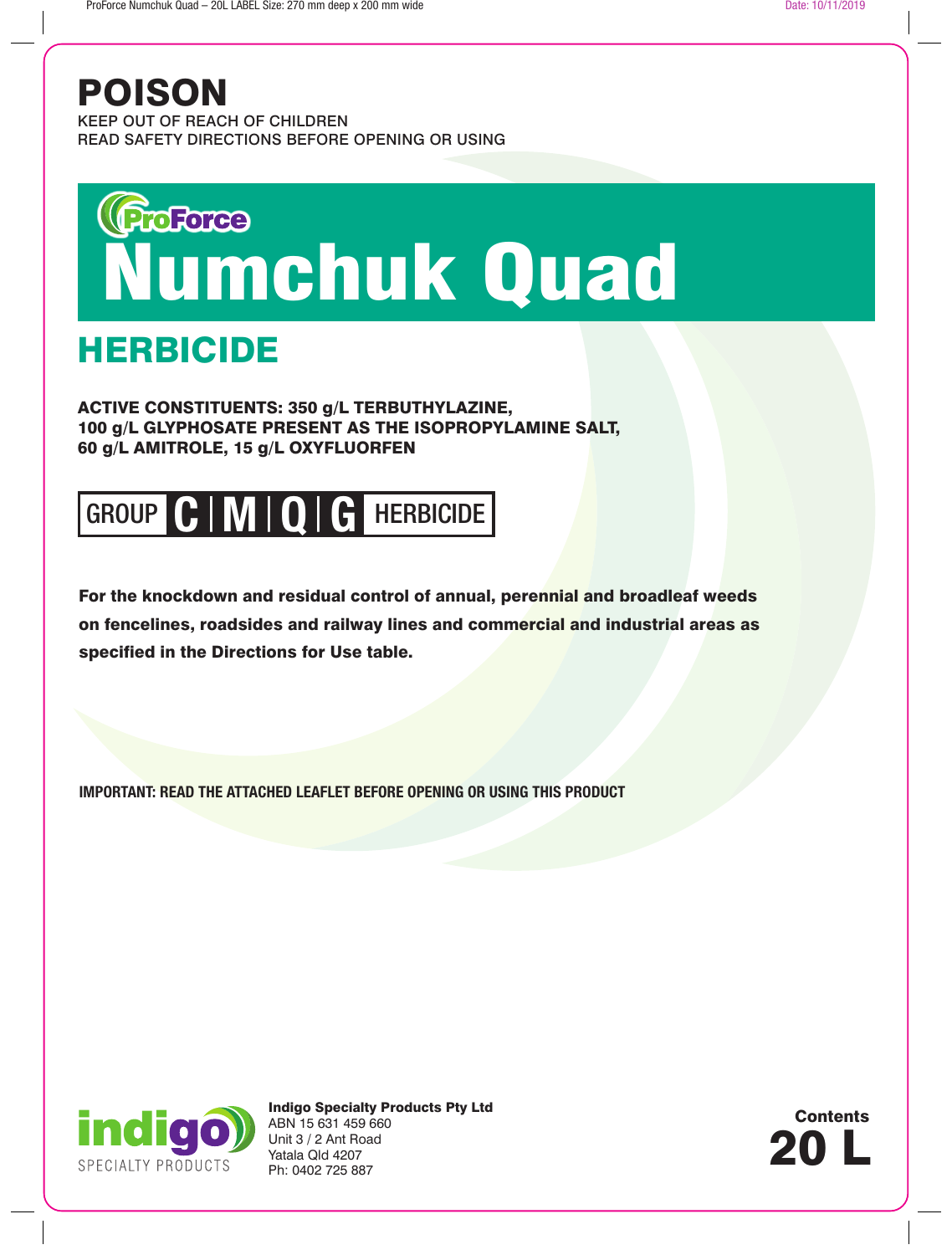## HERBICIDE *Garas*<br>Numchuk Quad

#### **STORAGE AND DISPOSAL**

Store in the closed, original container in a dry, cool, well-ventilated area. DO NOT store for prolonged periods in direct sunlight. Triple rinse containers before disposal. Add rinsings to the spray tank. Do not dispose of undiluted chemicals on-site. If recycling, replace cap and return clean containers to recycler or designated collection point. If not recycling, break, crush or puncture and deliver empty packaging to an approved waste management facility. If an approved waste management facility is not available bury the empty packaging 500 mm below the surface in a disposal pit specifically marked and set up for this purpose clear of waterways, desirable vegetation and tree roots, in compliance with relevant Local, State or Territory government regulation. Do not burn empty containers or product.

For refillable containers empty contents fully into application equipment. Close all valves and return to the point of supply for refill or storage.

#### **SAFETY DIRECTIONS**

Poisonous if inhaled or swallowed. May irritate the eyes. Avoid contact with eyes. Do not inhale spray mist. When opening the container and preparing spray, wear cotton overalls, over normal clothing, buttoned to the neck and wrist, elbow-length chemical resistant gloves, and a half face piece respirator. If applying by boomspray equipment (closed cab or ATV), wear cotton overalls, over normal clothing, buttoned to the neck and wrist. If applying by low pressure hand wand and high pressure hand wand, wear cotton overalls, over normal clothing, buttoned to the neck and wrist, elbow-length chemical resistant gloves and a half facepiece respirator. Wash hands after use. After each day's use, wash gloves, contaminated clothing and respirator, and if rubber wash with detergent and warm water.

## **FIRST AID**

If poisoning occurs, contact a doctor or Poisons Information Centre. Phone Australia 131126, New Zealand 0800 764 766.

#### **SDS**

Additional information is listed in the safety data sheet (SDS). A safety data sheet for PROFORCE NUMCHUK QUAD Herbicide is available from Indigo Specialty Products Pty Ltd on request.

#### **CONDITIONS OF SALE**

Seller warrants that the product conforms to its chemical description and is reasonably fit for the purposes stated on the label when used in accordance with directions under normal conditions of use. No warranty (other than non-excludable statutory warranties ) of merchantability or fitness for a particular purpose, express or implied, extends to the use of product contrary to label instructions, or under off-label permits not endorsed by Indigo Specialty Products Pty Ltd or under abnormal conditions. Indigo Specialty Products Pty Ltd accepts no liability for any loss or damage arising from incorrect storage, handling or use.



Date of **Manufacture** 

APVMA Approval No.: 81009/121843

IN A TRANSPORT **EMERGENCY** 

**DIAL 000**

POLICE OR FIRE BRIGADE

SPECIALIST ADVICE IN AN EMERGENCY ONLY **0417 653 654** ALL HOURS – AUSTRALIA WIDE